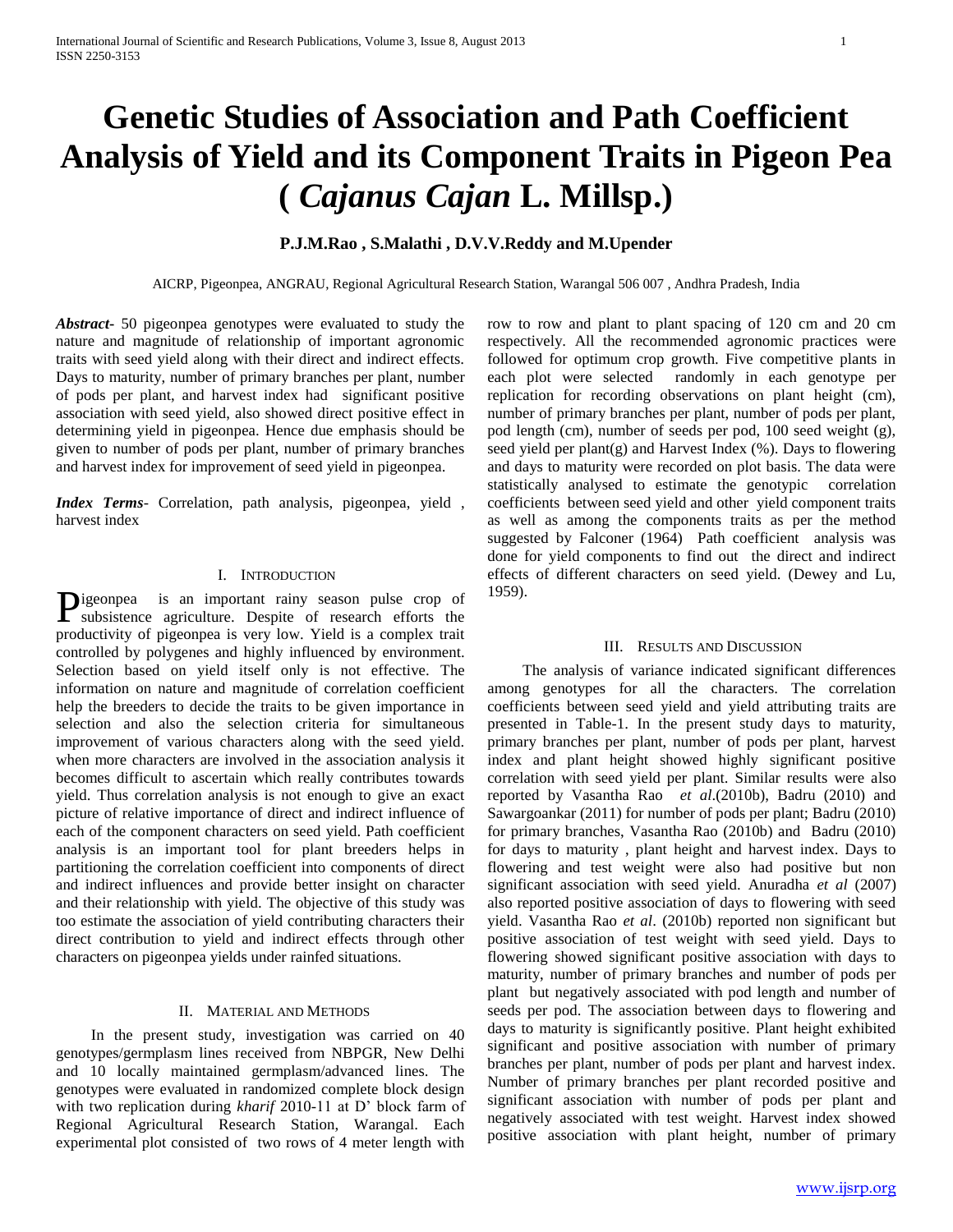branches, number of pods per plant but significantly negatively associated with seed per pod. The association of number of pods with pod length , seeds per pod and test weight was negative revealing that plants with more number of pods produced smaller seeds . A significant and positive genotypic association among number of pods per plant, number of primary branches per plant, plant height, days to flowering and days to maturity and their positive association with seed yield indicated that these are major yield contributing traits in pigeonpea. Therefore, selection for any of these traits would offer the scope for simultaneous improvement of contributing characters in addition would be helpful in improving the yield potential in pigeonpea.

 Path analysis results are presented in Table-2a & 2b. Genotypic path anlysis revealed that number of pods per plant had the high positive direct effect (0.901) on seed yield followed by harvest index (0.651), 100 seed weight (0.498), Primary branches (0.412) and days to maturity (0.322). Remaining traits recorded low direct effect on seed yield. Days to flowering recorded negative direct effect on seed yield but indirect effects through plant height, number of pods per plant and test weight are positive. Plant height and seed per pod had negligible positive direct effect on seed yield. The indirect effects of all the characters under study via number of pods were observed to be high. Similar results were reported by Vasantha Rao *et al.*  (2010b), Badru (2010) for number of pods per plant and test weight and days to maturity. Vasantha Rao *et al*. (2010b) for harvest index. The component of residual effect was  $0.402$ indicating the adequacy and appropriateness of characters studied. However, there is scope for inclusion of some more traits of physiological and quality nature.

#### IV. CONCLUSION

 The present study revealed that for obtaining higher seed in pigeonpea due emphasis should be given for higher number of pods per plant, more primary branches, more plant height and reasonable good test weight along with better harvest index, since all these characters are positively correlated with seed yield, also had high positive direct and indirect influence on seed yield. Based on these traits and cluster pattern 12 best genotypes were selected for future breeding programmes.

### ACKNOWLEDGEMENT

 The authors are highly grateful to the NBPGR for the financial assistance provided for the evaluation of germplasm

#### **REFERENCES**

- [1] Anuradha, B., Koteswara Rao, Y., Rama Kumar, P.V and Srinivasa Rao, V. 2007. Correlation and path analyses for seed yield and yield contributing characters in pigeonpea (*Cajanus cajan* (L.) Millsp.). *The Andhra Agricultural Journal.* 54  $(1&2): 54: 9-12$
- [2] Bhadru, D. 2010.Correlation and path analysis for yield and its attributing traits in white coated pigeonpea (*Cajanus cajan* (L.) Millsp.). *Legume Research.* 33(3): 196-200
- [3] Dewey, D.R and Lu, K.H. 1959. A correlation path coefficient analysis of components of crested wheat grass. *Agronomy Journal.* 51:515-518
- [4] Falconer, D.S. 1964. *An Introduction to Quantitative Genetics*. Oliver and Boyd, London. 312-324.
- [5] Sawargaonkar.S.L., Saxena K.B.Madrap,.I.A.Rathore,A. 2011Stability analysis of yield and related traits in pigeonpea hybrids Indian J, Genetics, 24(3):184-193
- [6] Vasantha Rao, U., Govinda Rao, B., Panduranga Rao, C and Srinivasa Rao, V. 2010b. Character association and path coefficient analyses for yield and component traits in pigeonpea [*Cajanus cajan* (L.) Millsp.]. *The Andhra Agricultural Journal*. 57(3): 298-300.

#### **AUTHORS**

**First Author** – P.J.M.Rao, AICRP, Pigeonpea, ANGRAU, Regional Agricultural Research Station, Warangal 506 007 , Andhra Pradesh, India

**Second Author** – S.Malathi, AICRP, Pigeonpea, ANGRAU, Regional Agricultural Research Station, Warangal 506 007 , Andhra Pradesh, India

**Third Author** – D.V.V.Reddy, ANGRAU, Regional Agricultural Research Station, Warangal 506 007 , Andhra Pradesh, India

**Fourth Author** – M.Upender, AICRP, Pigeonpea, ANGRAU, Regional Agricultural Research Station, Warangal 506 007 , Andhra Pradesh, India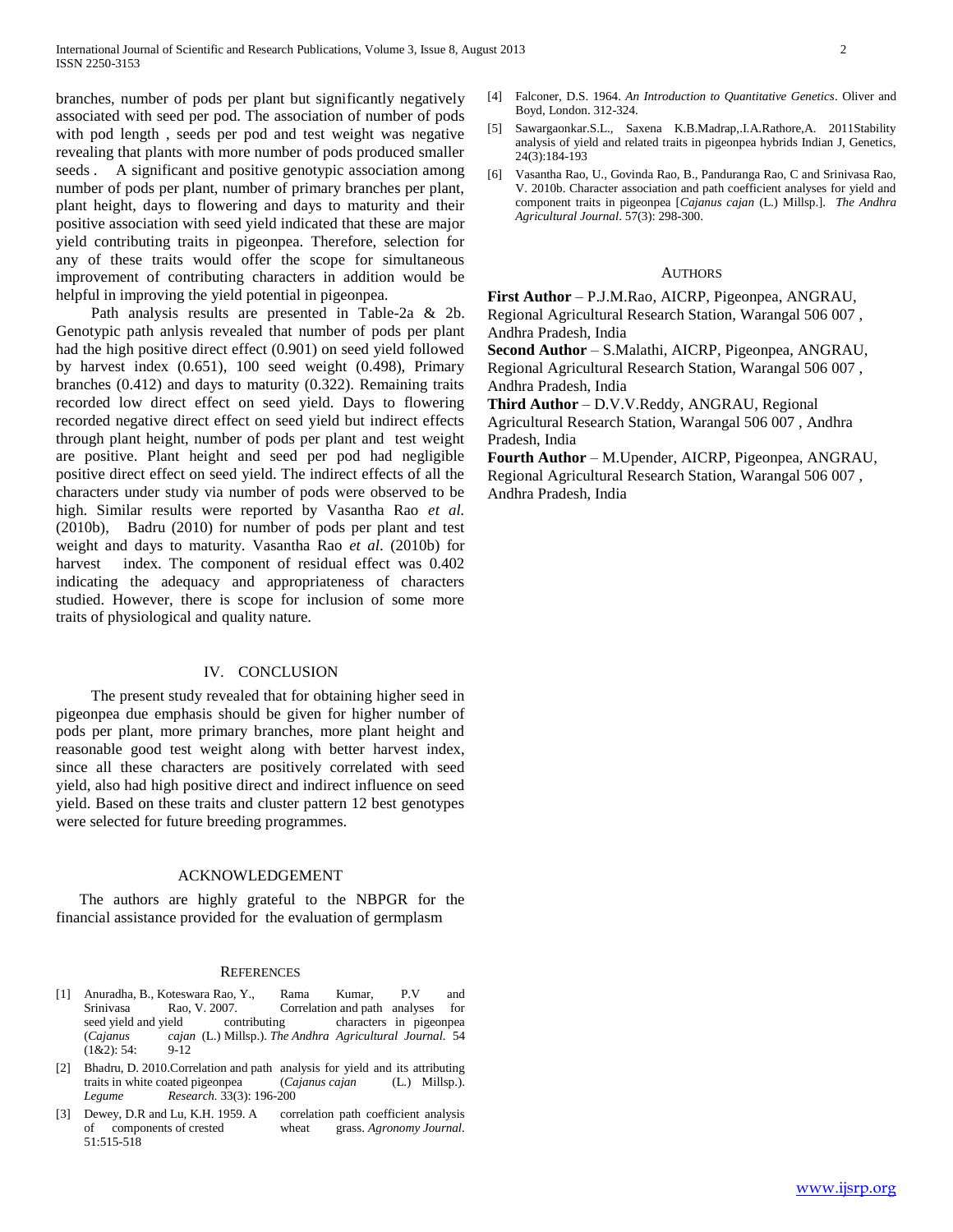### **Table 1: Phenotypic (above diagonal) and genotypic (below diagonal) correlations for 10 characters in 50 pigeonpea [***Cajanus cajan* **(L.) Millsp.] genotypes**

| <b>Character</b>         | Days to<br>50% | Days to<br>maturity | <b>Plant</b><br>height | Primary<br>branches/ | Pods / plant   | Pod length<br>(cm) | Seeds/pod   | $100 - \text{seed}$<br>weight $(g)$ | <b>Harvest index</b><br>(%) | Seed yield /<br>$\mathbf{plant}\left(\mathbf{g}\right)$ |
|--------------------------|----------------|---------------------|------------------------|----------------------|----------------|--------------------|-------------|-------------------------------------|-----------------------------|---------------------------------------------------------|
|                          | flowering      |                     | (cm)                   | plant                |                |                    |             |                                     |                             |                                                         |
| Days to 50%<br>flowering |                | $0.6232**$          | 0.314                  | $0.4281**$           | $0.4220**$     | $-0.3221**$        | $-0.4426**$ | $-0.1687$                           | 0.1699                      | 0.1912                                                  |
| Days to maturity         |                |                     |                        |                      |                |                    |             |                                     |                             |                                                         |
|                          | $0.7105**$     | $\sim$              | 0.1814                 | $-0.4162**$          | $0.4021**$     | $-0.1525$          | $-0.1812$   | $-0.1134$                           | 0.1269                      | $0.2822**$                                              |
| Plant height (cm)        |                |                     |                        |                      |                |                    |             |                                     |                             |                                                         |
|                          | 0.0471         | 0.1136              | $\blacksquare$         | $0.4224**$           | $0.5862**$     | $-0.0221$          | 0.1012      | 0.1922                              | $0.2261*$                   | $0.2544*$                                               |
| Primary branches/        |                |                     |                        |                      |                |                    |             |                                     |                             |                                                         |
| plant                    | $0.5611**$     | $-0.4615**$         | $0.5016**$             | $\blacksquare$       | $0.6102**$     | $-0.0921$          | $-0.0822$   | $-0.3255**$                         | 0.1138                      | $0.4926**$                                              |
| Pods/ plant              |                |                     |                        |                      |                |                    |             |                                     |                             |                                                         |
|                          | $0.5261**$     | $0.4811**$          | $0.6052**$             | $0.6651**$           | $\blacksquare$ | $-0.3022**$        | $-0.2280**$ | $-0.3116**$                         | $0.2120*$                   | $0.6722**$                                              |
| Pod length (cm)          |                |                     |                        |                      |                |                    |             |                                     |                             |                                                         |
|                          | $0.2620*$      | 0.0513              | $0.2152*$              | 0.1871               | $-0.5112**$    | $\blacksquare$     | $0.3431**$  | $0.2814**$                          | $-0.0221$                   | $-0.0111$                                               |
| Seeds/pod                | $-0.5166**$    | $-0.2204*$          | $-0.1021$              | $-0.1211$            | $-0.4617**$    | $0.4212**$         |             | $0.4156**$                          | $-0.0022$                   | $-0.0211$                                               |
| 100-seed weight $(g)$    |                |                     |                        |                      |                |                    |             |                                     |                             |                                                         |
|                          | $-0.1115$      | $-0.1276$           | $0.2881**$             | $-0.4116**$          | $-0.4601**$    | $0.5144**$         | $0.5811**$  | $\blacksquare$                      | $-0.0121$                   | 0.0331                                                  |
| Harvest index $(\% )$    |                |                     |                        |                      |                |                    |             |                                     |                             |                                                         |
|                          | 0.1922         | 0.1586              | $0.2811**$             | $0.3641**$           | $0.3211**$     | $-01717$           | $-0.2521*$  | $-0.0222$                           | $\blacksquare$              | $0.3211**$                                              |
| Seed Yield/Plant (g)     |                |                     |                        |                      |                |                    |             |                                     |                             |                                                         |
|                          | 0.1991         | $0.2752**$          | $0.6771**$             | $0.5122**$           | $0.7211**$     | $-0.0221$          | $-0.1712$   | 0.0581                              | $0.5811**$                  |                                                         |

 **\*\* = Significance at 1% level, \* = Significance at 5% level.**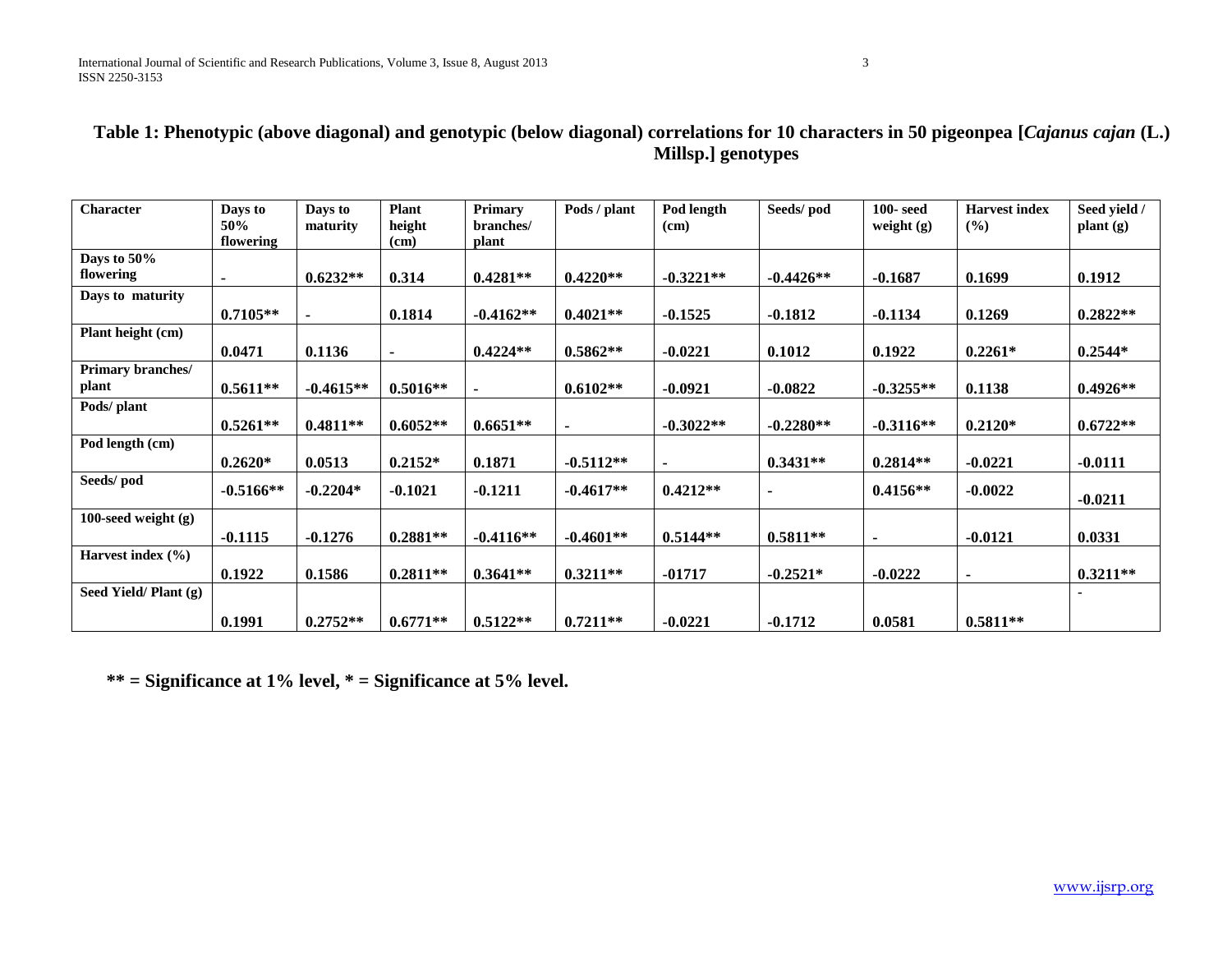| <b>Character</b>        | Days<br>to<br>50%<br>flowering | Days to<br>maturit<br>$\mathbf{V}$ | Plant<br>height<br>(cm) | Primary<br>branches/<br>plant | Pods/<br>plant | Pod<br>length<br>(cm) | Seeds/<br>pod | 100<br>seed<br>weight<br>(g) | Harvest<br>Index $(\% )$ | rg Seed yield<br>per plant |
|-------------------------|--------------------------------|------------------------------------|-------------------------|-------------------------------|----------------|-----------------------|---------------|------------------------------|--------------------------|----------------------------|
| Days to 50% flowering   | $-0.257$                       | $-0.221$                           | 0.261                   | $-0.029$                      | 0.110          | 0.012                 | $-0.009$      | 0.216                        | $-0.128$                 | 0.1991                     |
| Days to maturity        | 0.018                          | 0.322                              | 0.273                   | $-0.170$                      | 0.207          | 0.002                 | 0.000         | $-0.228$                     | 0.028                    | $0.2822**$                 |
| Plant height (cm)       | $-0.022$                       | $+0.005$                           | 0.091                   | 0.025                         | 0.324          | $-0.051$              | 0.001         | 0.027                        | 0.001                    | $0.6771**$                 |
| Primary branches/ plant | 0.002                          | 0.020                              | 0.312                   | 0.412                         | 0.102          | 0.012                 | $-0.021$      | 0.000                        | 0.019                    | $0.5122**$                 |
| Pods/ plant             | 0.001                          | 0.021                              | 0.311                   | 0.009                         | 0.901          | $-0.119$              | $-0.018$      | $-0.300$                     | 0.276                    | $0.7211**$                 |
| Pod length (cm)         | 0.015                          | 0.014                              | 0.091                   | 0.201                         | 0.091          | 0.148                 | 0.025         | 0.014                        | 0.041                    | $-0.0211$                  |
| Seeds/pod               | 0.000                          | 0.000                              | $-0.182$                | 0.022                         | $-0.341$       | 0.188                 | 0.052         | 0.281                        | 0.001                    | $-0.1712$                  |
| $100$ seed weight $(g)$ | $-0.003$                       | $-0.004$                           | 0.032                   | 0.201                         | $-0.103$       | 0.117                 | 0.173         | 0.498                        | 0.001                    | 0.0581                     |
| Harvest Index (%)       | 0.029                          | 0.092                              | 0.098                   | 0.196                         | 0.202          | $-0.009$              | $-0.092$      | 0.015                        | 0.521                    | $0.5811**$                 |

### *Table 2a: Estimates of direct and indirect effects (genotypic) between yield and yield components in pigeonpea*

## **\*\* = Significance at 1% level, \* = Significance at 5% level. Residual effect= 0.402**

Diagonal values are direct effects, other values are indirect effects: rg= Genotypic correlation